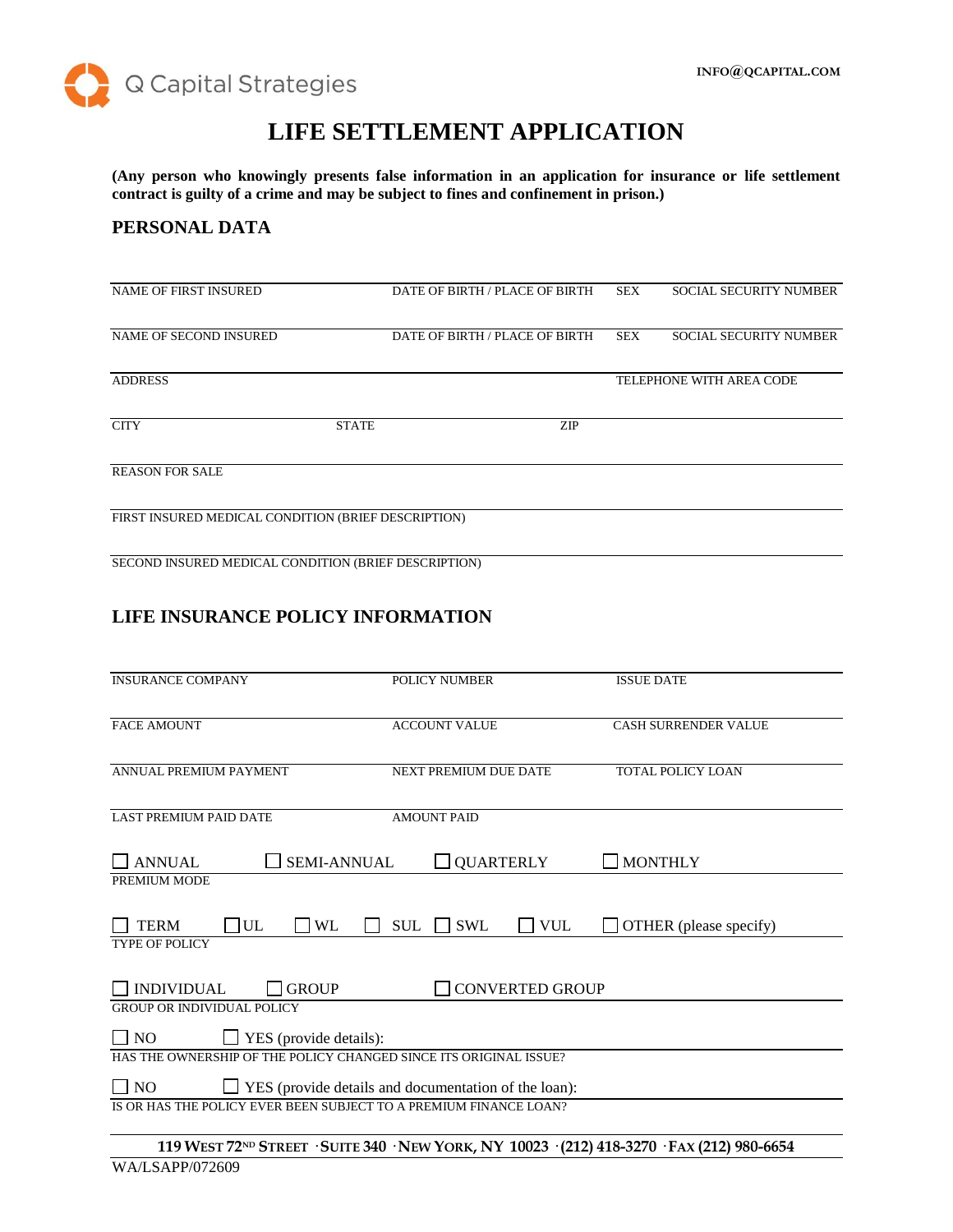#### *POLICY OWNER(S)*

| NAME OF POLICY OWNER(S)                                                   |                 |                          | SOCIAL SECURITY OR TAX ID NUMBER |                          |  |
|---------------------------------------------------------------------------|-----------------|--------------------------|----------------------------------|--------------------------|--|
| NAME OF PRESIDENT (IF CORPORATE OWNED)                                    |                 |                          | NAME OF CORPORATE SECRETARY      |                          |  |
| NAME OF MANAGER (IF LLC OWNED)                                            |                 |                          |                                  |                          |  |
| NAME OF TRUSTEE (S) (IF TRUST OWNED)                                      |                 |                          | <b>DATE OF TRUST</b>             | <b>SITUS OF TRUST</b>    |  |
| <b>ADDRESS</b>                                                            |                 |                          |                                  | TELEPHONE WITH AREA CODE |  |
| <b>CITY</b>                                                               |                 |                          | <b>STATE</b>                     | <b>ZIP</b>               |  |
| If individually owned, has Policy Owner ever been? (check all that apply) |                 |                          |                                  |                          |  |
| $\Box$ Married                                                            | $\Box$ Divorced | <b>Legally Separated</b> | Widowed                          | Bankrupt                 |  |

If more than one policy is being submitted, please attach an additional page including Policy Owner(s) and life insurance policy information as requested above.

# **MEDICAL INFORMATION**

#### **FIRST INSURED**

| OCCUPATION (if retired, previous occupation) | <b>SPOUSE'S MAIDEN NAME</b> |                             |  |
|----------------------------------------------|-----------------------------|-----------------------------|--|
| <b>FATHER'S NAME</b>                         |                             | <b>MOTHER'S MAIDEN NAME</b> |  |
| NAME OF PRIMARY PHYSICIAN                    | TELEPHONE WITH AREA CODE    |                             |  |
| <b>ADDRESS</b>                               |                             |                             |  |
| <b>CITY</b>                                  | <b>STATE</b>                | <b>ZIP</b>                  |  |
| NAME OF SPECIALIST PHYSICIAN                 | <b>SPECIALTY</b>            | TELEPHONE WITH AREA CODE    |  |
| <b>ADDRESS</b>                               |                             |                             |  |
| <b>CITY</b>                                  | <b>STATE</b>                | <b>ZIP</b>                  |  |
|                                              |                             |                             |  |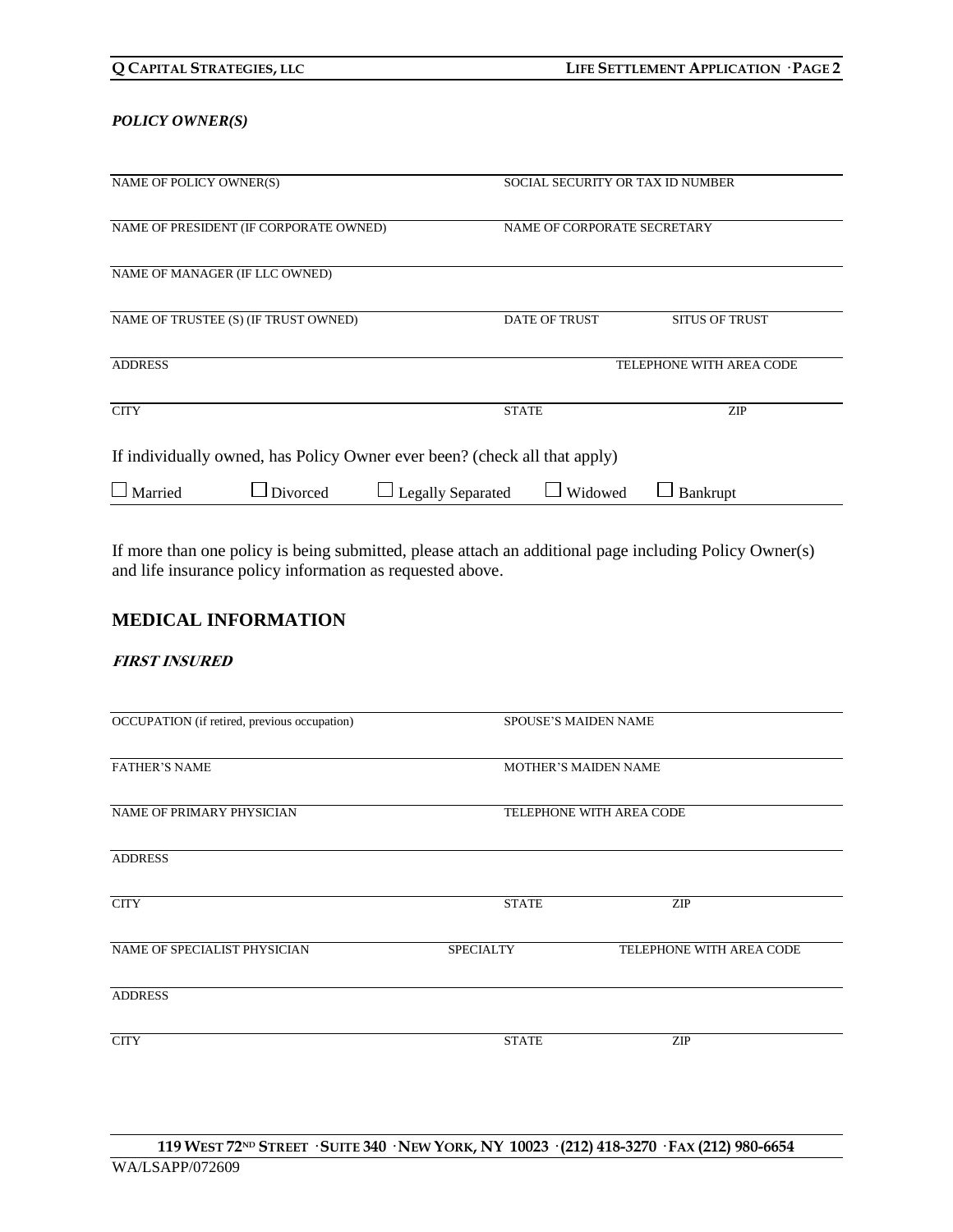#### **SECOND INSURED**

| OCCUPATION (if retired, previous occupation) |                             | <b>SPOUSE'S MAIDEN NAME</b> |  |
|----------------------------------------------|-----------------------------|-----------------------------|--|
| <b>FATHER'S NAME</b>                         | <b>MOTHER'S MAIDEN NAME</b> |                             |  |
| NAME OF PRIMARY PHYSICIAN                    | TELEPHONE WITH AREA CODE    |                             |  |
| <b>ADDRESS</b>                               |                             |                             |  |
| <b>CITY</b>                                  | <b>STATE</b>                | <b>ZIP</b>                  |  |
| NAME OF SPECIALIST PHYSICIAN                 | <b>SPECIALTY</b>            | TELEPHONE WITH AREA CODE    |  |
| <b>ADDRESS</b>                               |                             |                             |  |
| <b>CITY</b>                                  | <b>STATE</b>                | ZIP                         |  |

If there are any other physicians who have treated the Insured(s) in the last five years, please attach an additional page including full name of physician(s), specialty, address and telephone number with area code.

#### *The following will be needed to obtain an offer:*

- Copy of the insurance policy and current statement of values
- In-force illustrations showing zero cash value at maturity:
	- If Universal Life policy, submit minimum premium payments
	- If Term policy, submit a current illustration and a conversion illustration to a permanent policy showing minimum premium payments
	- If Whole Life policy, submit a vanishing premium illustration

| <b>SIGNATURE OF FIRST INSURED</b>           | <b>DATE</b> |
|---------------------------------------------|-------------|
|                                             |             |
|                                             |             |
| SIGNATURE OF SECOND INSURED (IF APPLICABLE) | <b>DATE</b> |
|                                             |             |
|                                             |             |
| SIGNATURE OF POLICY OWNER(S)                | <b>DATE</b> |
|                                             |             |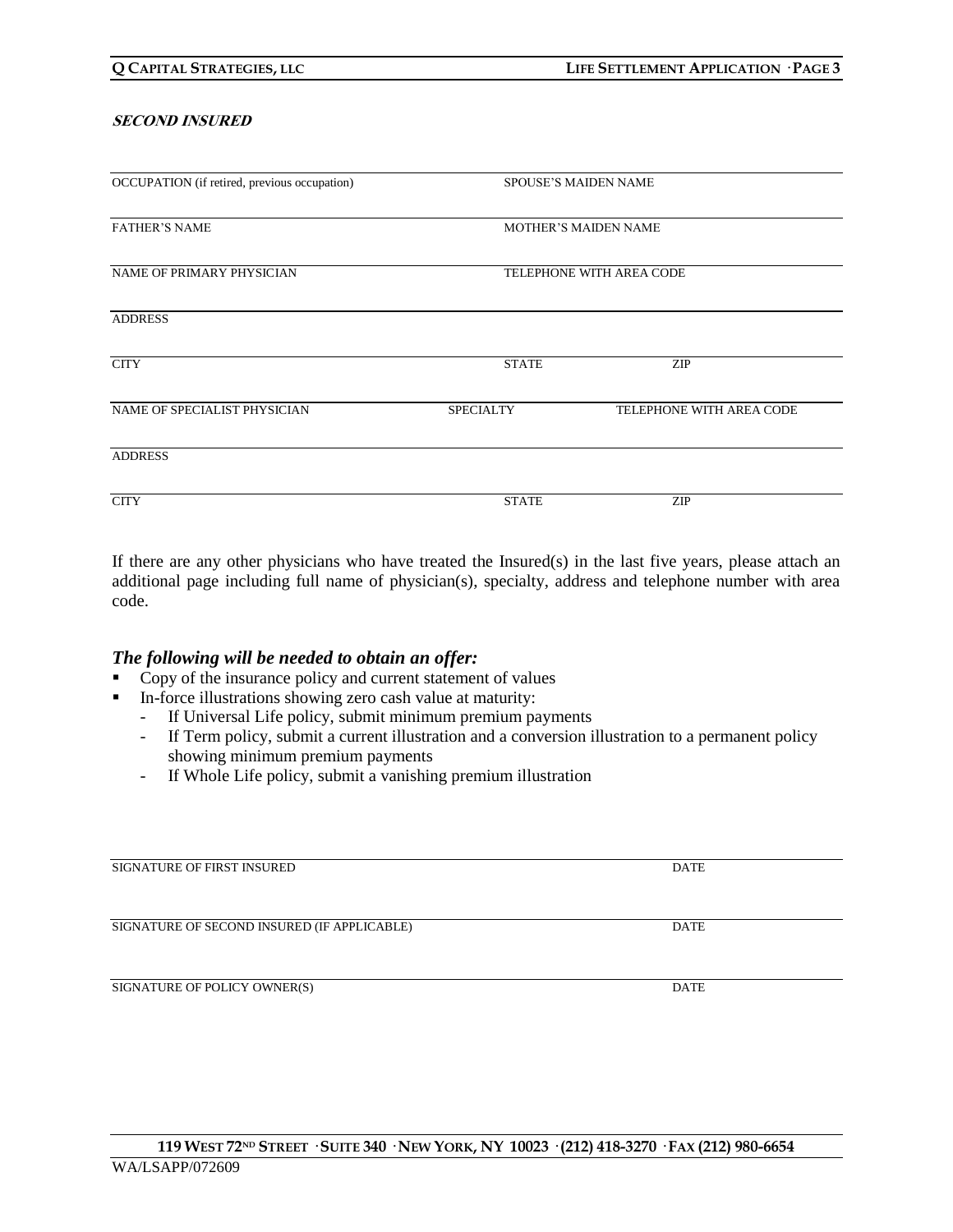# **AUTHORIZATION FOR RELEASE AND USE OF MEDICAL AND/OR INSURANCE INFORMATION (signed by the Insured(s) and Policy Owner(s))**

I/We hereby authorize any physician, medical practitioner, hospital, clinic or any other medical facility, insurance support organization, pharmacy, government agency, insurance company, group policyholder, employer, benefits plan administrator, or any other institution or person to provide to Q Capital Strategies, LLC and/or its authorized representatives or assignees, to any life settlement broker or insurance producer utilized by the Policy Owner(s), and, if the policy was issued less than two (2) years from the date of this Application, to the insurance company that issued the life insurance policy covering the life of the Insured(s) any and all information as to diagnosis, treatment and prognosis with respect to any physical or mental condition of the Insured(s) including psychiatric condition, or drug and alcohol abuse.

This Authorization allows for the disclosure, inspection and copying of any and all records, reports, and/or documents, including any underlying data, regarding the care and treatment of the Insured(s) and any other information in your possession concerning any treatment or hospitalization, including but not limited to, all testing materials completed by or administered to the Insured(s), along with any and all medical bills in your possession and control.

I/We understand that the information authorized for release may also include personal information and insurance policy information, including but not limited to, forms, riders and amendments concerning the life insurance policy(ies) on which I/We are the Policy Owner(s) or Insured(s).

This Authorization allows Q Capital Strategies, LLC and its authorized representatives and assignees to use the medical or insurance information, and to disclose such information to their funding sources, their medical underwriters, insurers and contingency reinsurers. The Authorization set forth is granted to Q Capital Strategies, LLC, each subsequent owner of the Policy, and any party who is a potential purchaser of the Policy from any subsequent owner, and their respective funding sources and their authorized representatives, medical underwriters, insurers and contingency reinsurers. The receipt, use and disclosure of the information obtained pursuant to this Authorization is for the purpose of pursuing and completing the sale or resale of life insurance policy(ies) on which I/We are the Policy Owner(s) or Insured(s), and permitting Q Capital Strategies, LLC or any subsequent Policy Owner(s) to obtain any amounts payable to the owner or beneficiary of the Policy(ies). I/We hereby expressly authorize such receipt, use and disclosure.

I/We agree that a photographic copy or facsimile of this Authorization shall be valid as the original. I/We agree that this Authorization shall remain valid for the lifetime of the undersigned Insured (or the last to survive if more than one undersigned Insured), absent any provision of any applicable state statute or regulation to the contrary, in which event it shall remain valid for the maximum period permitted thereunder. I/We understand that all medical information will be kept strictly confidential and will not be released to the Medical Information Bureau.

| NAME OF FIRST INSURED                                                                      | <b>SIGNATURE</b> | <b>DATE</b> |  |
|--------------------------------------------------------------------------------------------|------------------|-------------|--|
|                                                                                            |                  |             |  |
|                                                                                            |                  |             |  |
| NAME OF SECOND INSURED                                                                     | <b>SIGNATURE</b> | <b>DATE</b> |  |
|                                                                                            |                  |             |  |
| NAME OF POLICY OWNER(S)                                                                    | <b>SIGNATURE</b> | <b>DATE</b> |  |
|                                                                                            |                  |             |  |
|                                                                                            |                  |             |  |
| <b>NAME OF WITNESS</b>                                                                     | <b>SIGNATURE</b> | <b>DATE</b> |  |
| DILOTOCODIEC (AID/OD E) CCD (II EC OE THIC DOCUMENT CILLE I DE 1.0 V/1 ID 1.0 THE ODICINAT |                  |             |  |

**PHOTOCOPIES AND/OR FACSIMILES OF THIS DOCUMENT SHALL BE AS VALID AS THE ORIGINAL**

119 WEST 72ND STREET · SUITE 340 · NEW YORK, NY 10023 · (212) 418-3270 · FAX (212) 980-6654 WA/LSAPP/072609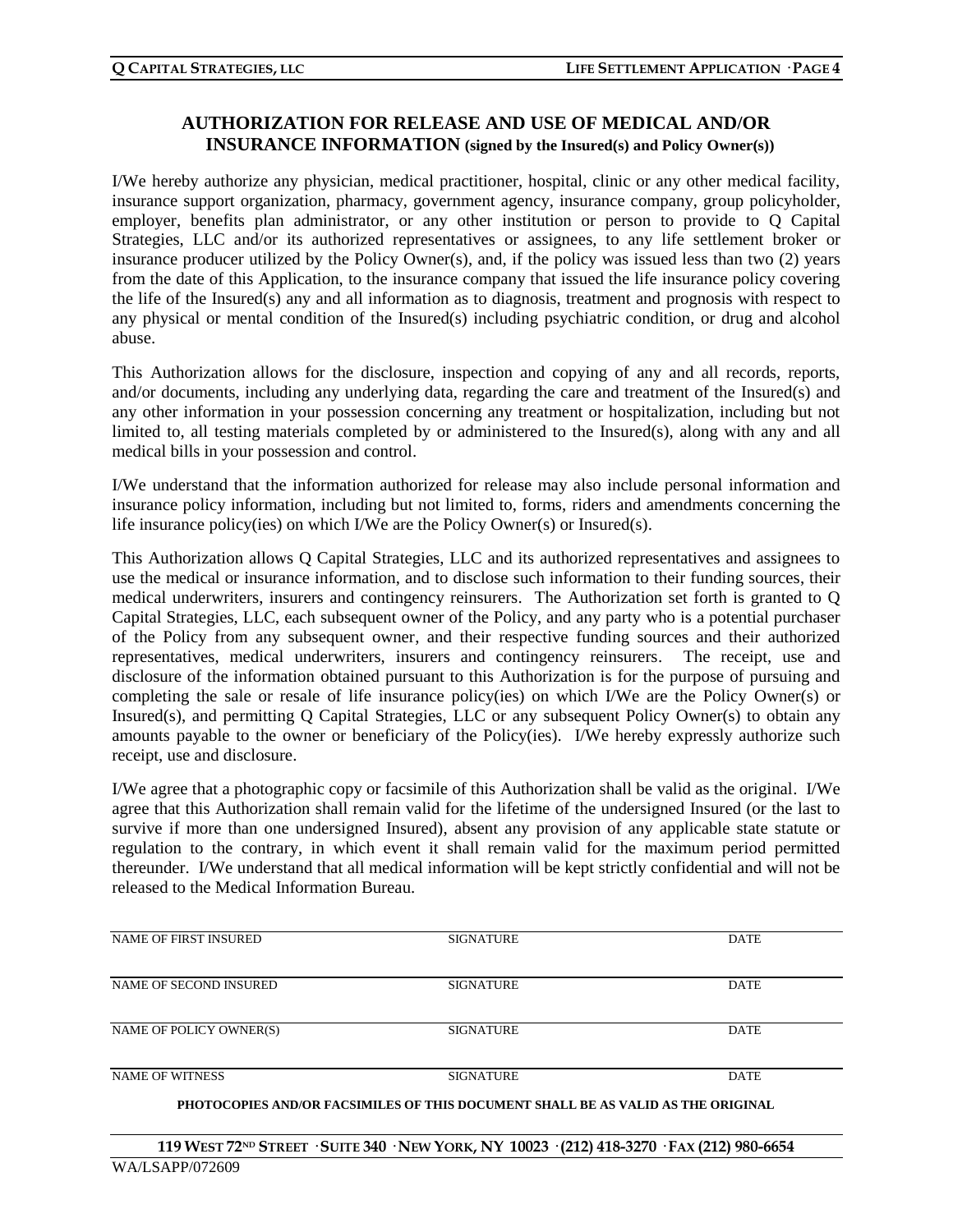### **AUTHORIZATION FOR RELEASE OF INSURANCE POLICY INFORMATION** (signed by the Policy Owner(s))

I/We hereby authorize the insurance company to release directly to Q Capital Strategies, LLC and/or its authorized representatives or assignees any and all information and forms in connection with the policy(ies) listed below (including, but not limited to, verification of coverage, any illustrations or any conversions, thereat). As per my/our specific instructions as the Policy Owner(s), please provide the requested information to Q Capital Strategies, LLC directly and forward a copy to the undersigned Policy Owner(s).

I/We agree that a photographic copy or facsimile of this Authorization shall be valid as the original.

I/We agree that this Authorization shall remain valid for three years, absent any provision of any applicable state statute or regulation to the contrary, in which event it shall remain valid for the maximum period permitted thereunder.

| NAME OF POLICY OWNER(S) | <b>SIGNATURE</b>         | <b>DATE</b>                      |
|-------------------------|--------------------------|----------------------------------|
| <b>ADDRESS</b>          |                          | SOCIAL SECURITY OR TAX ID NUMBER |
|                         |                          |                                  |
| <b>CITY</b>             | <b>STATE</b>             | <b>ZIP</b>                       |
| POLICY NUMBER 1         | <b>INSURANCE COMPANY</b> |                                  |
| POLICY NUMBER 2         | <b>INSURANCE COMPANY</b> |                                  |
| <b>POLICY NUMBER 3</b>  | <b>INSURANCE COMPANY</b> |                                  |
| <b>NAME OF WITNESS</b>  | <b>SIGNATURE</b>         | <b>DATE</b>                      |

#### **PHOTOCOPIES AND/OR FACSIMILES OF THIS DOCUMENT SHALL BE AS VALID AS THE ORIGINAL**